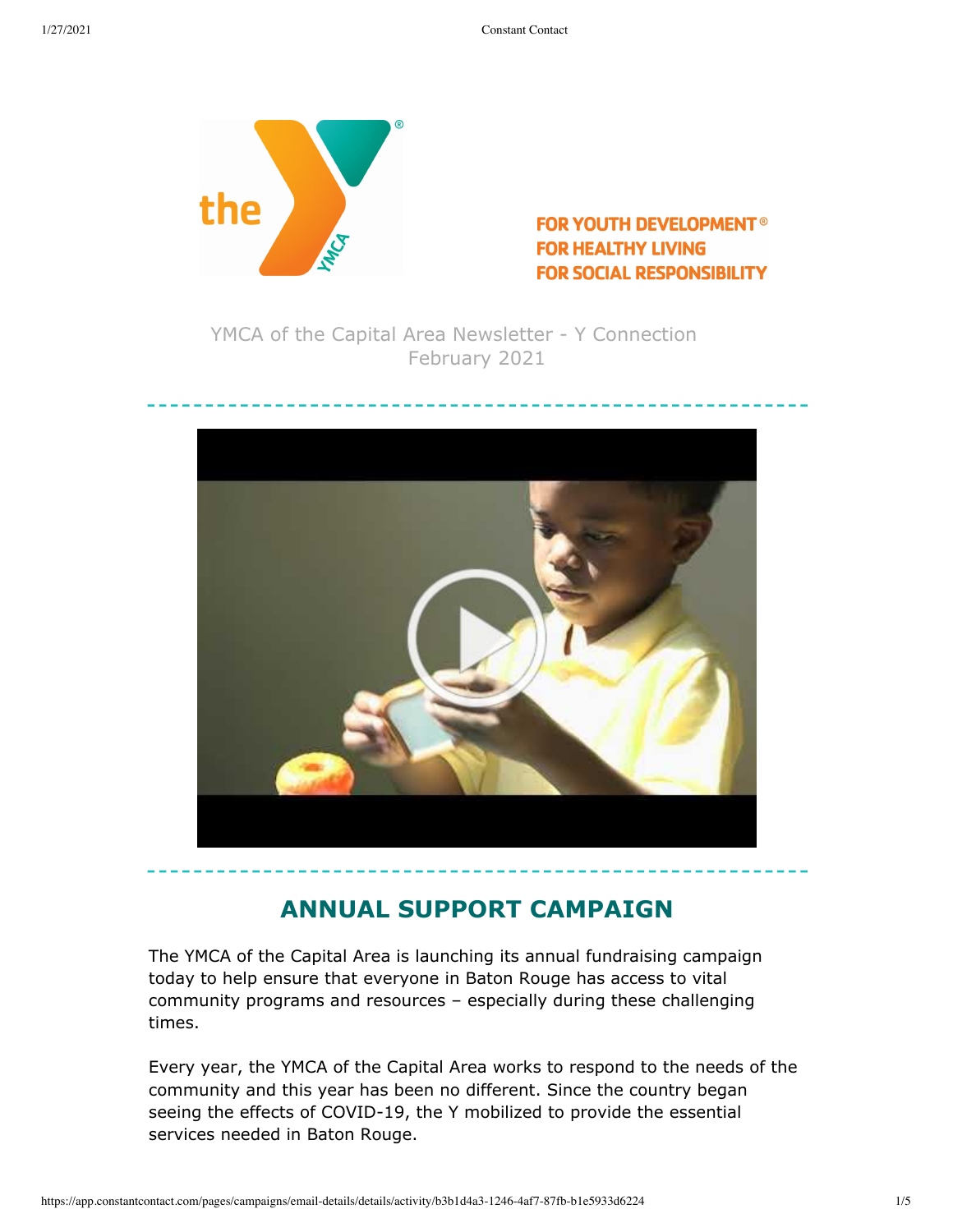Since March, the Y provided 6,618 meals to children and families in our community, provided child care to 171 children of essential workers, called seniors and others who face social isolation, modified the fitness center to ensure members feel safe while maintaining their healthy routines, and created a safe space for 335 children to learn while schools operated remotely, with some students currently in this program at the Y.

As we begin our annual campaign to raise the charitable funds needed to address the issues facing our community, we hope you will consider supporting the Y. Every dollar donated to the YMCA of the Capital Area stays local and has a lasting impact on the people of Baton Rouge and surrounding communities. Your gift will build a better us by ensuring that the Y's doors are open to all.

Please consider making a financial contribution to our Annual Support Campaign. Donations are accepted at the Y or online at [ymcabr.org/give.](http://ymcabr.org/give)

## **RESET CHALLENGE**

Six weeks. 5,000 teammates. For 20 minutes a day, five days a week.

We will provide resources to help motivate and support your efforts to reset your health!

Challenge Dates: February 1 through March 15, 2021

Register: January 5 - February 1 FREE FOR Y MEMBERS!

[Click here](http://ymcabr.org/programs/health-wellness/reset-challenge) to register!

## **SPRING SPORTS**

Youth sports can benefit children beyond the field and court, and even beyond childhood. That's why YMCA sports programs are designed with your child's development and age in mind, and always prioritizes having fun and making friends.

#### **Soccer, Field Hockey, Baseball, Basketball & Volleyball**

**February 1 – March 7 (Registration Dates)** March 22 – May 22 (Program Dates)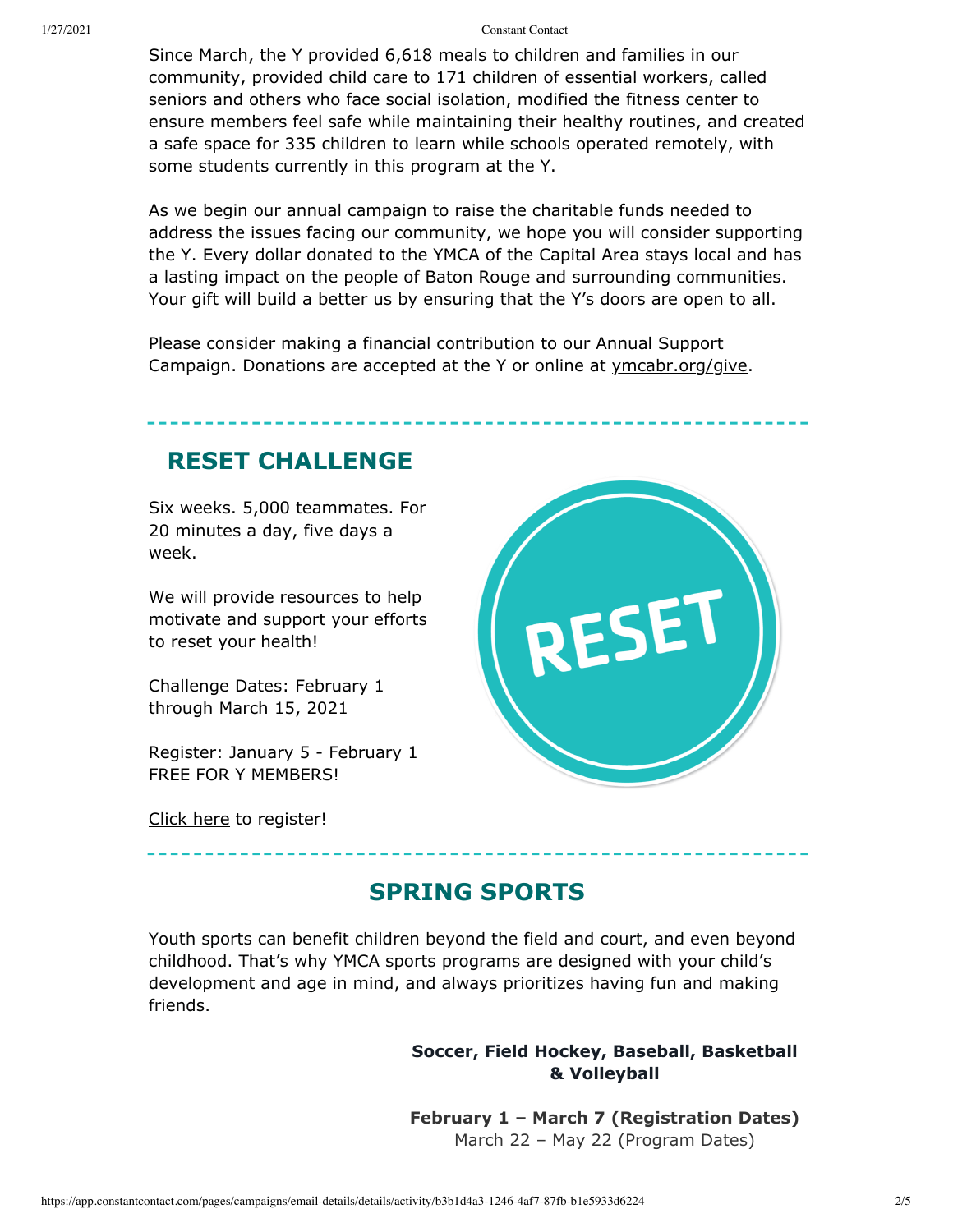Register for sports at the Y or online at [ymcabr.org/sports.](http://www.ymcabr.org/sports)





## **NOURISHING NEIGHBORS COMMUNITY RELIEF INITIATIVE**

YMCA of the Capital Area received a \$100,000 grant to support hunger relief efforts in 2021, courtesy of Albertsons Companies and Albertsons Companies Foundation Nourishing Neighbors Community Relief Initiative.

"We're grateful to Albertsons Companies Nourishing Neighbors for awarding us this grant so we can help the most vulnerable members of our community, who face food insecurity on a regular basis; no one should have to go hungry.," said Christian Engle, YMCA of the Capital Area, President/CEO.

With food insecurity on the rise, the Y is expanding its food distribution program to support the Greater Baton Rouge area. The COVID-19 crisis brought into sharp focus the social and economic inequities plaguing our communities, and basic food for kids is one of the most urgent needs right now. One in 4 children don't know where their next meal will come from since the pandemic hit, and we want to see our kids grow up strong and nutrition is a major component of creating that outcome. [Click here](http://ymcabr.org/news/2021/01/07/ymca-of-the-capital-area-receives-%24100-000-grant-from-albertsons-companies) to continue reading.

## **RESOLUTION BINGO**

Sticking to healthy habits can sometimes be a challenge. Resolution Bingo is a great way to stay motivated and stay on track. It's not too late to participate, bingo will continue through February 28. Bingo cards are available at the front desk, and participation is free!





## **CHANGING TABLES**

Did you know that 9 out of 10 dads have gone into a public restroom that did not have a changing table? Thanks to Pampers and the Pampers Changing Table Program,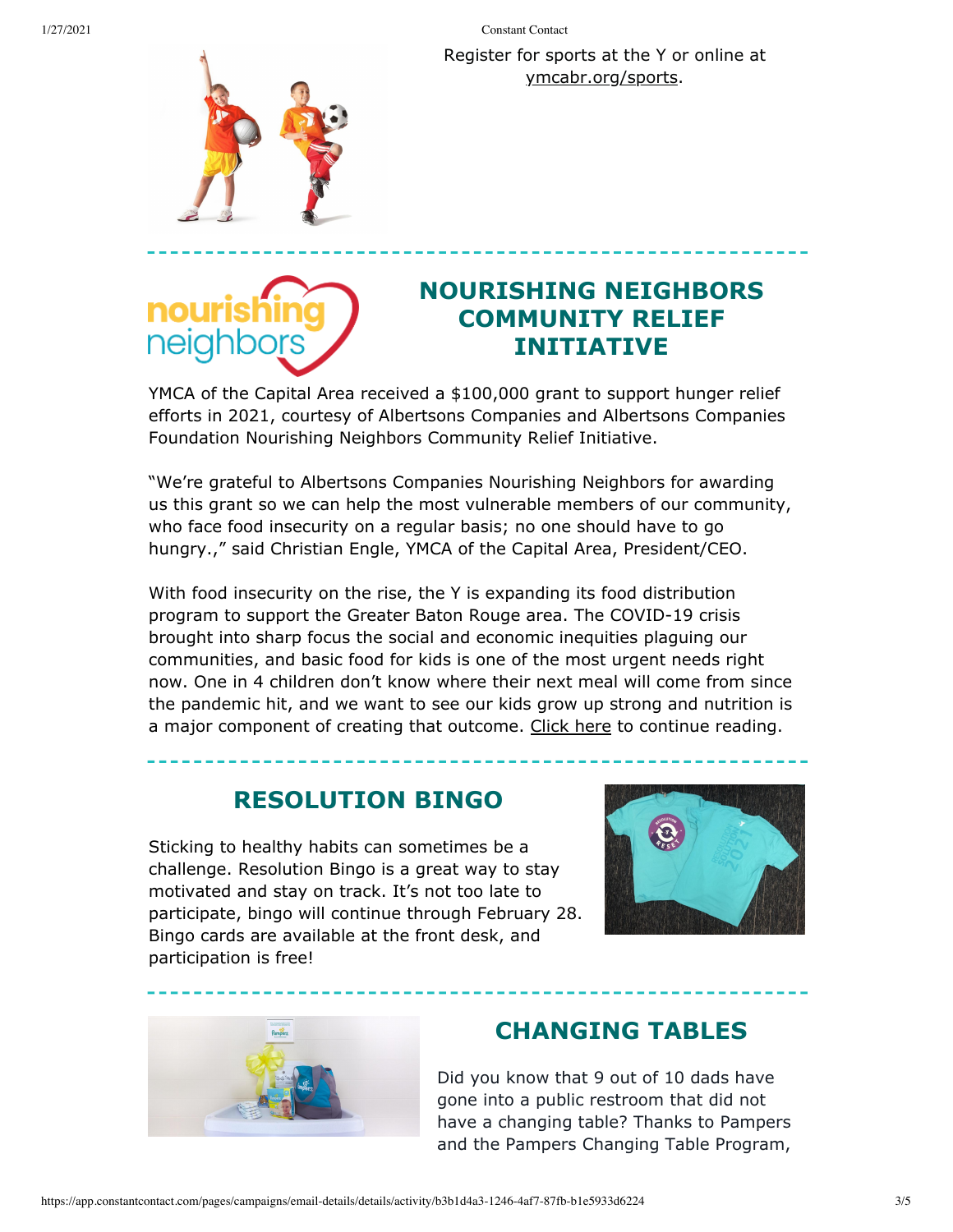the Y has added 24 Koala Kare Products changing tables at our branches, so moms and dads at the Y are better equipped to take care of their babies!



### **CHARITY NAVIGATOR RATING**

The YMCA is excited to announce that we have been evaluated by Charity Navigator and received a 100 out of 100 rating! This milestone achievement for our Y couldn't have happened without you and your support. Thank you for being part of our family as contributors, funders, and volunteers. Your trust in us is what makes the difference to us and the individuals, families, and communities we serve.

You can find our rating [here](https://www.charitynavigator.org/ein/720408994) or by searching for our profile using our tax ID: 72-0408994.

### **PROGRAMS**

[Nutritional Bootcamp](http://ymcabr.org/news/2020/11/06/6-week-nutritional-bootcamp)

[Fired Up](http://ymcabr.org/news/2020/11/13/fired-up!-the-intersection-of-enthusiasm-motivation)

[Small Group Training](http://ymcabr.org/news/2020/11/13/get-fit-small-group-training)

[LIVESTRONG at the YMCA](http://www.ymcabr.org/programs/health-wellness/livestrong)

**[Tennis](http://ymcabr.org/programs/tennis)** 

**[STEM Club](https://files.constantcontact.com/e81ae74e201/4e3a50f6-0d78-4588-b2ec-a04ff855fc49.pdf)** 

[Summer Camp](http://ymcabr.org/programs/youth-programs/camp/summer-camp) Registration COMING SOON!



# **UPCOMING EVENTS**



**February 1:** Spring Sports Registration Begins, Register online at [ymcabr.org/sports](http://ymcabr.org/sports)

**February 14:** Valentine's Day

**February 16:** Mardi Gras Holiday, the Y is closed

**February 26:** Friend Friday! Y members can bring a guest for free!

**February 28:** Last Day for Resolution Bingo

#### Connect with us



[Donate Today!](https://ycap762prodebiz.personifycloud.com/PersonifyEbusiness/Give-Now)